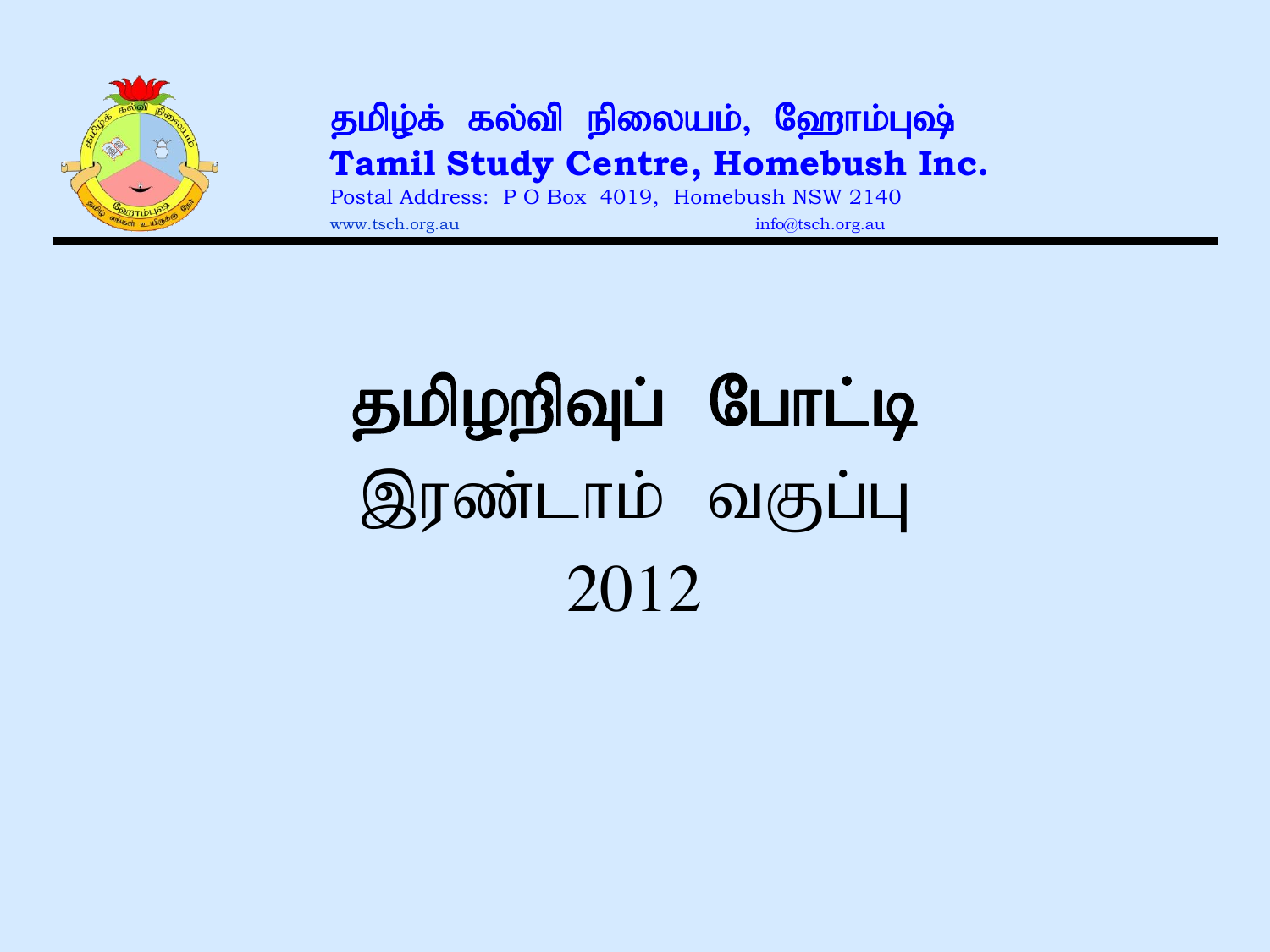# $1)$  நாளை ஞாயிற்றுக் கிழமை. இன்று என்ன கிழமை?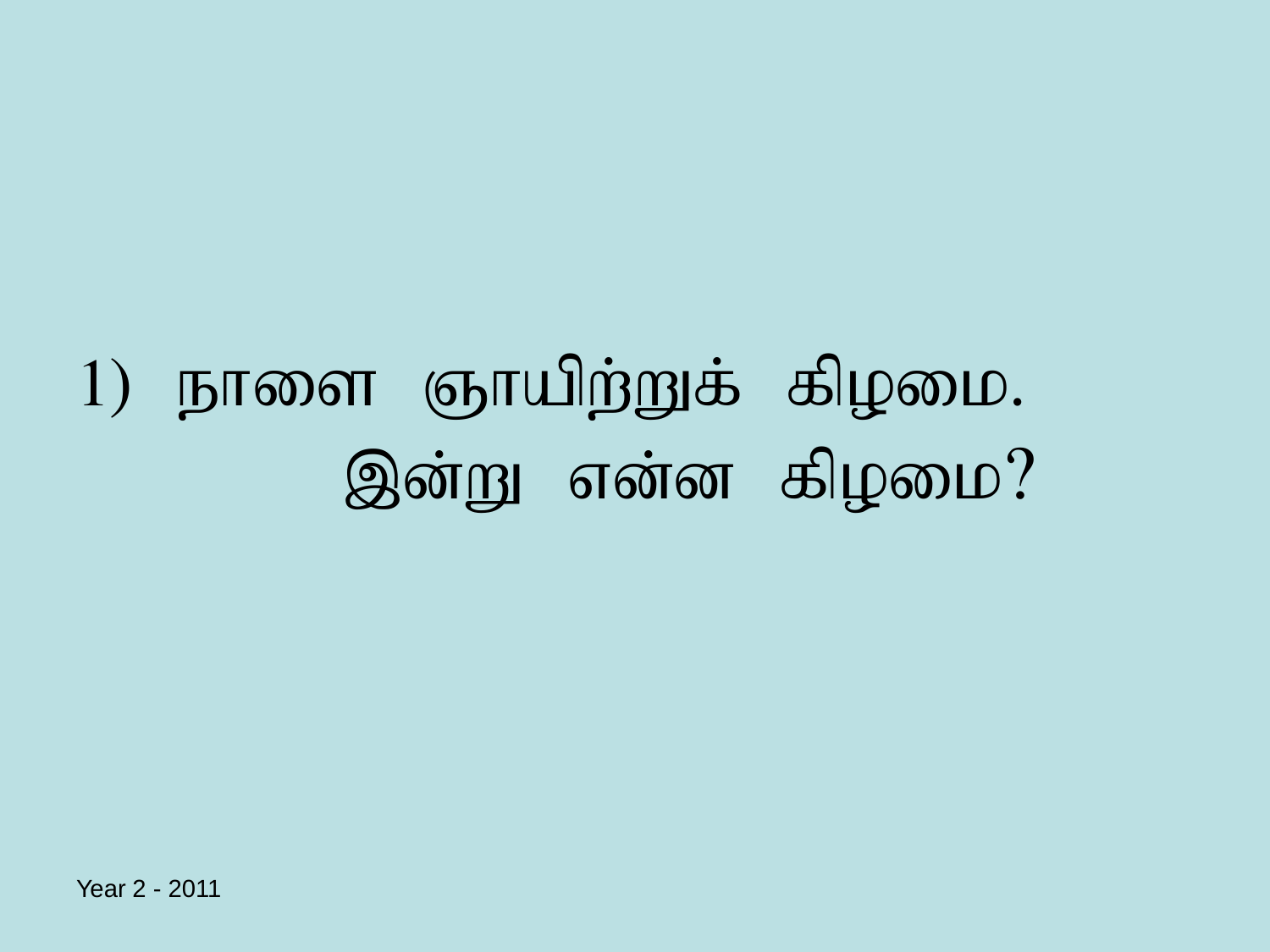### 2) வெட்டுவதற்கு உபயோகிக்கும் கருவிகள் இரண்டு கூறுக.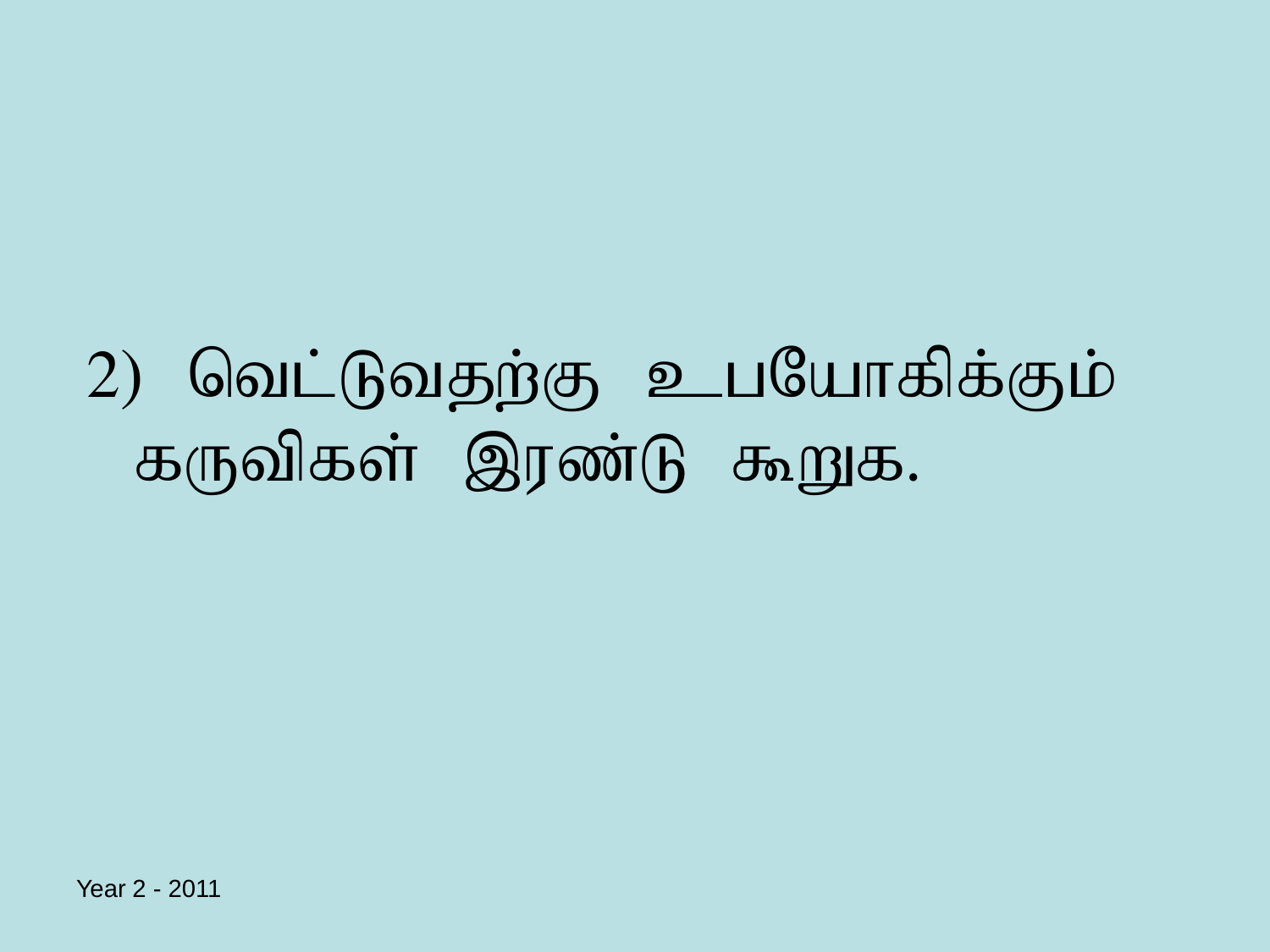3) படத்தில் ஒரு BABYயின் படம் உள்ளது. BABYயை தமிழில் எப்படிக் கூறுவர்?

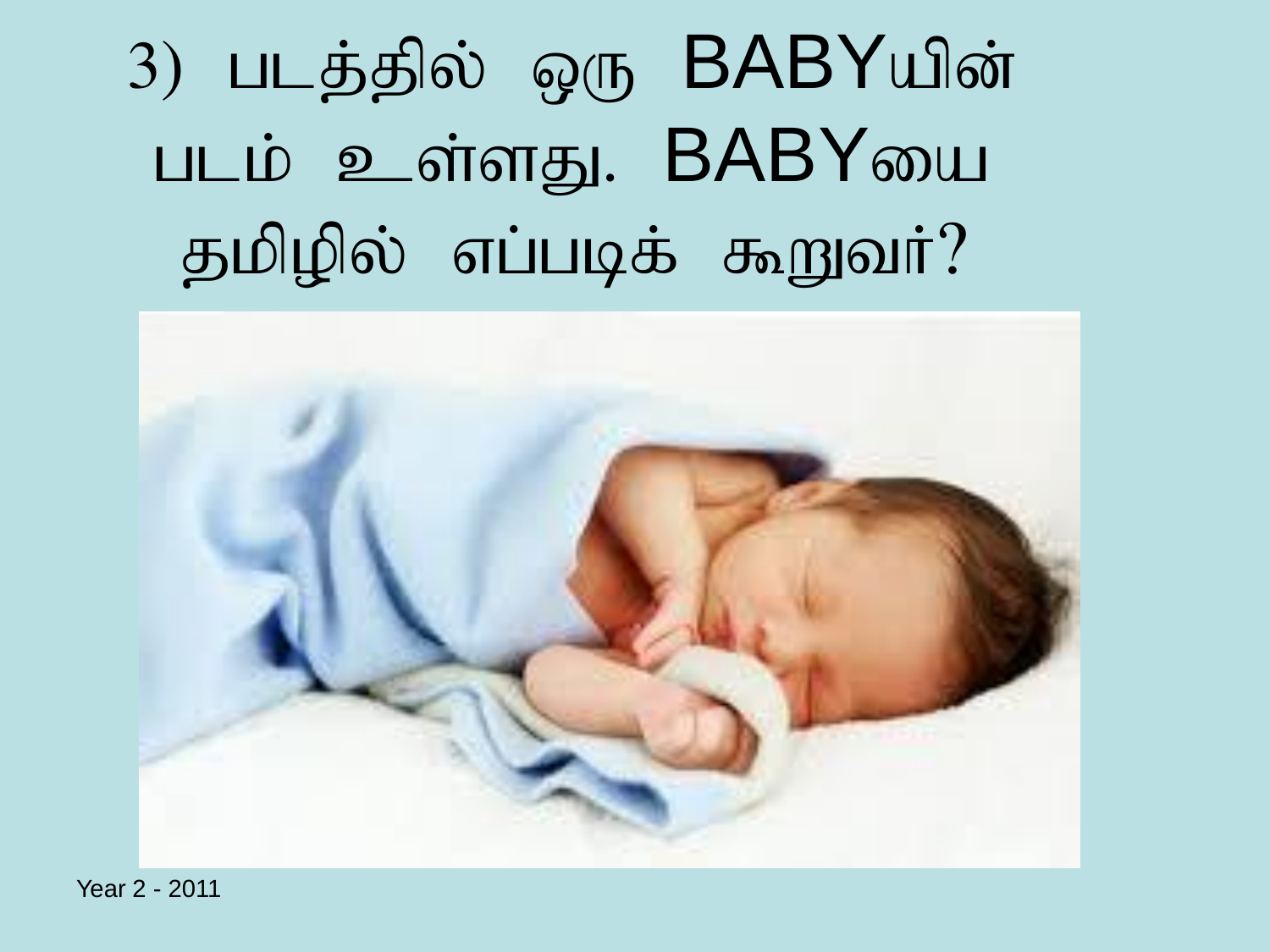





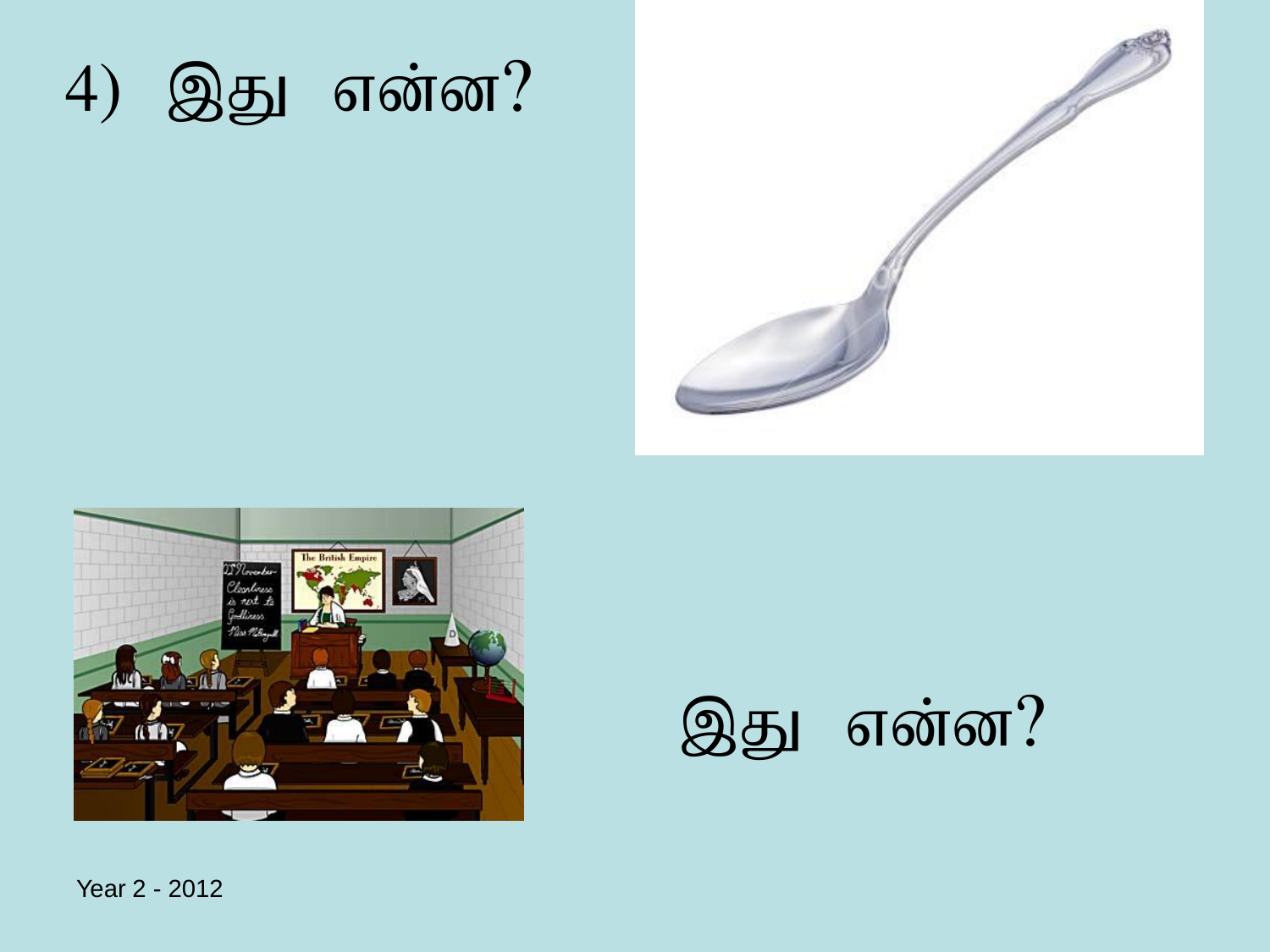# 5) சூரியனை எப்பொழுது காணலாம்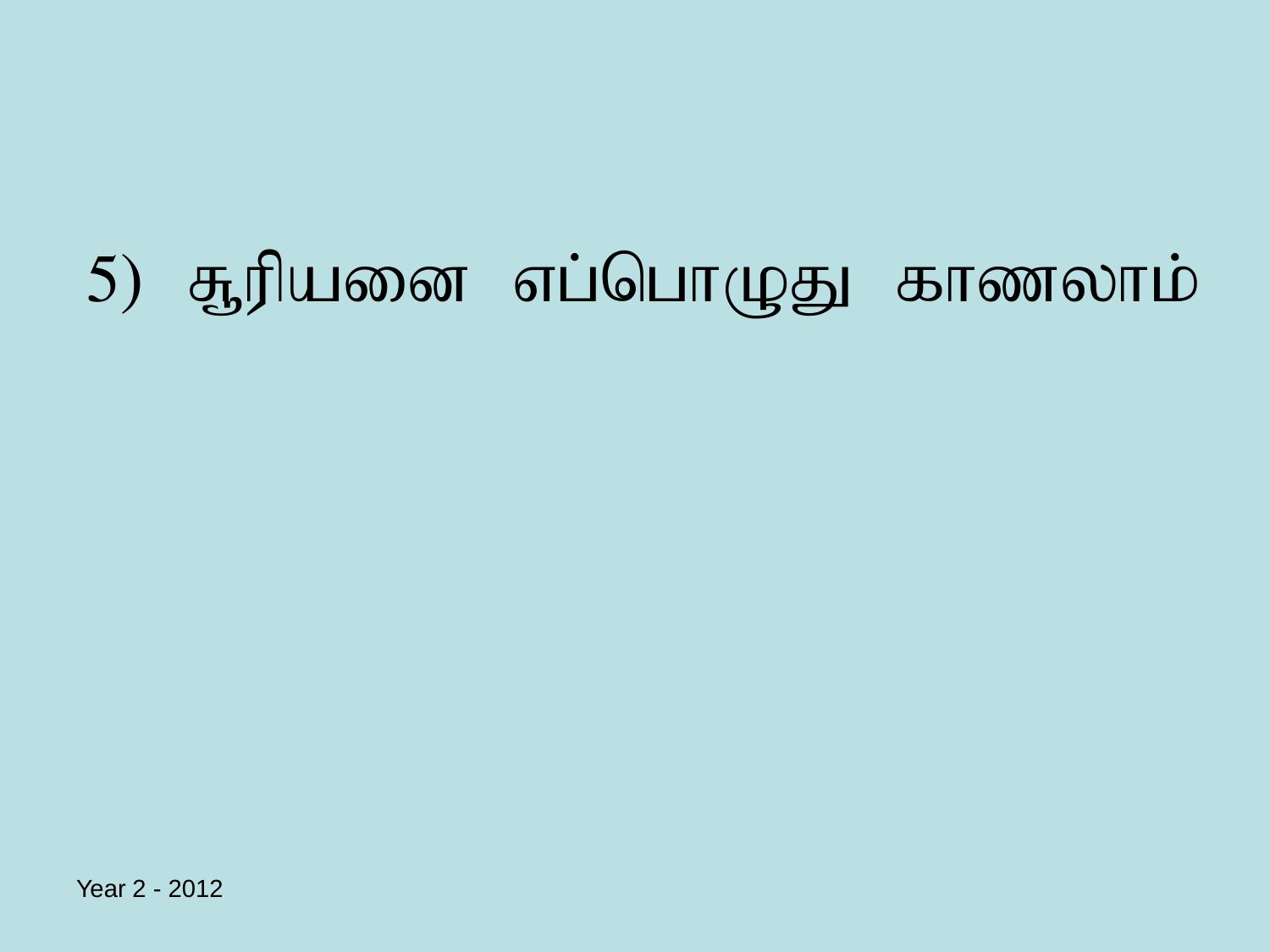## $6$  படத்திலுள்ள பூச்சி என்ன?

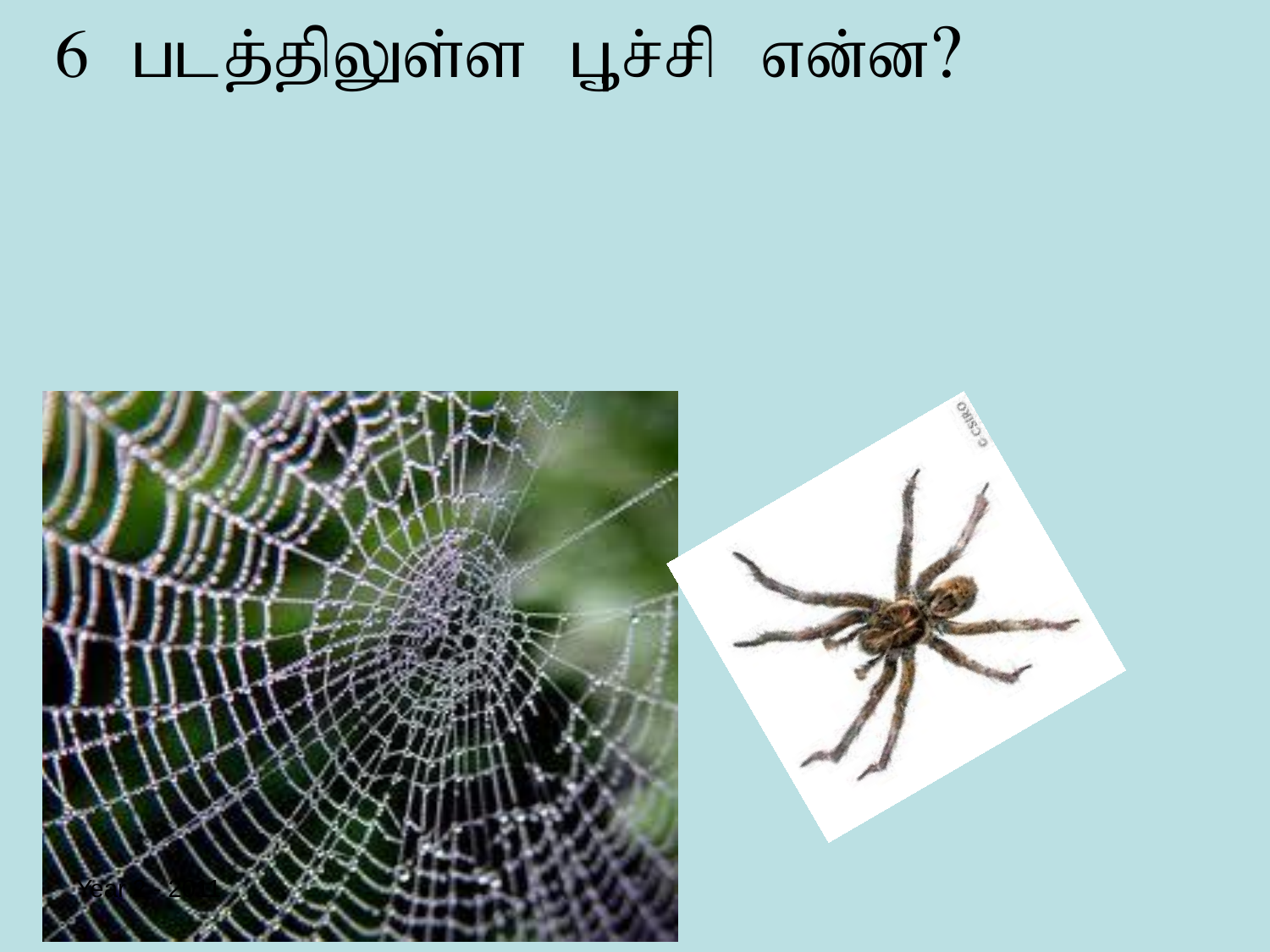## $7)$  ஏழு நாட்கள் கொண்ட காலத்தை எப்படி அழைப்பார்கள்?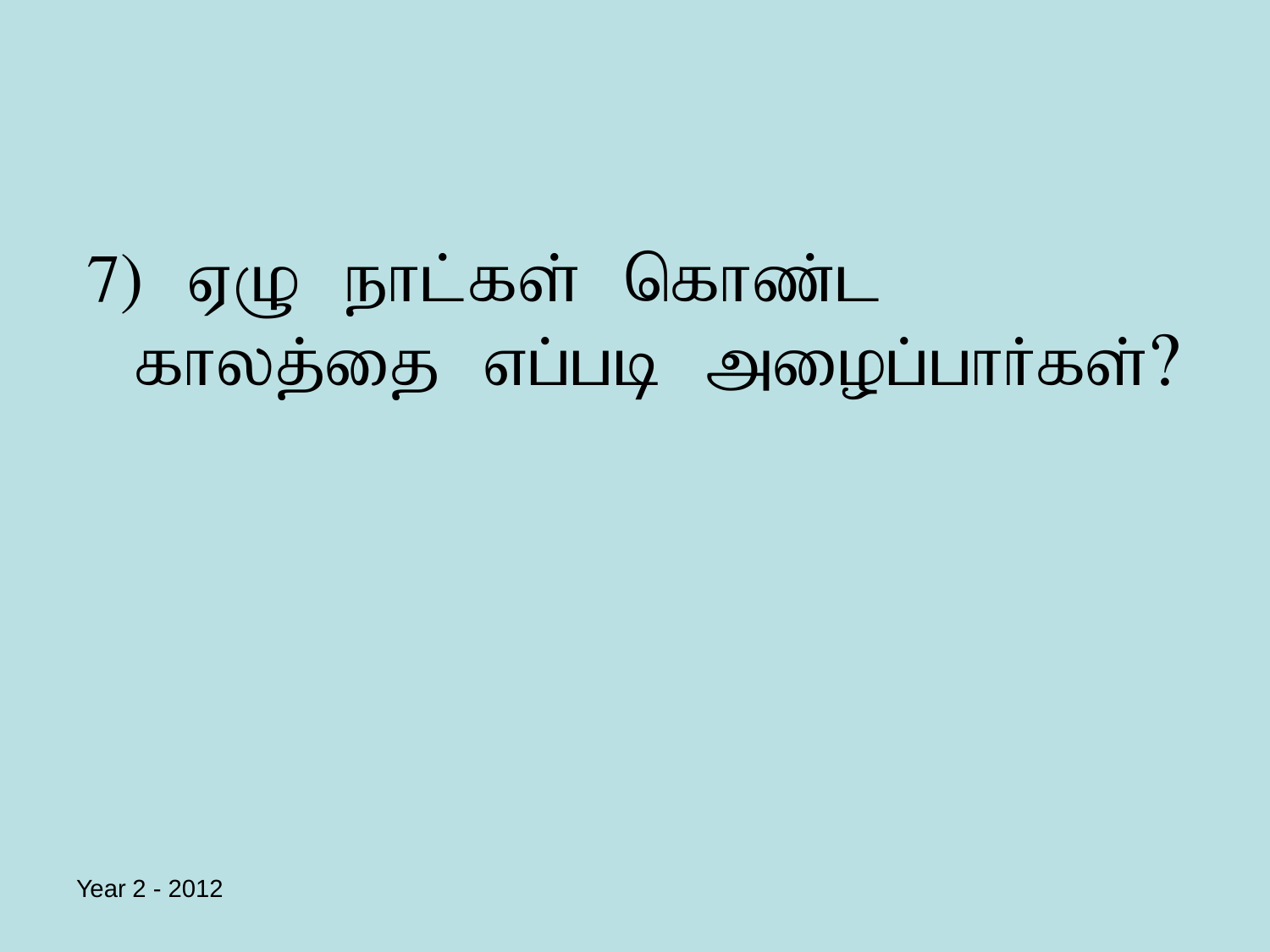## 8) இடைவெளியில் வரவேண்டிய சொல் என்ன?

# பந்து அடிப்போம் அதுபோல <u> ஊஞ்சல் — — </u>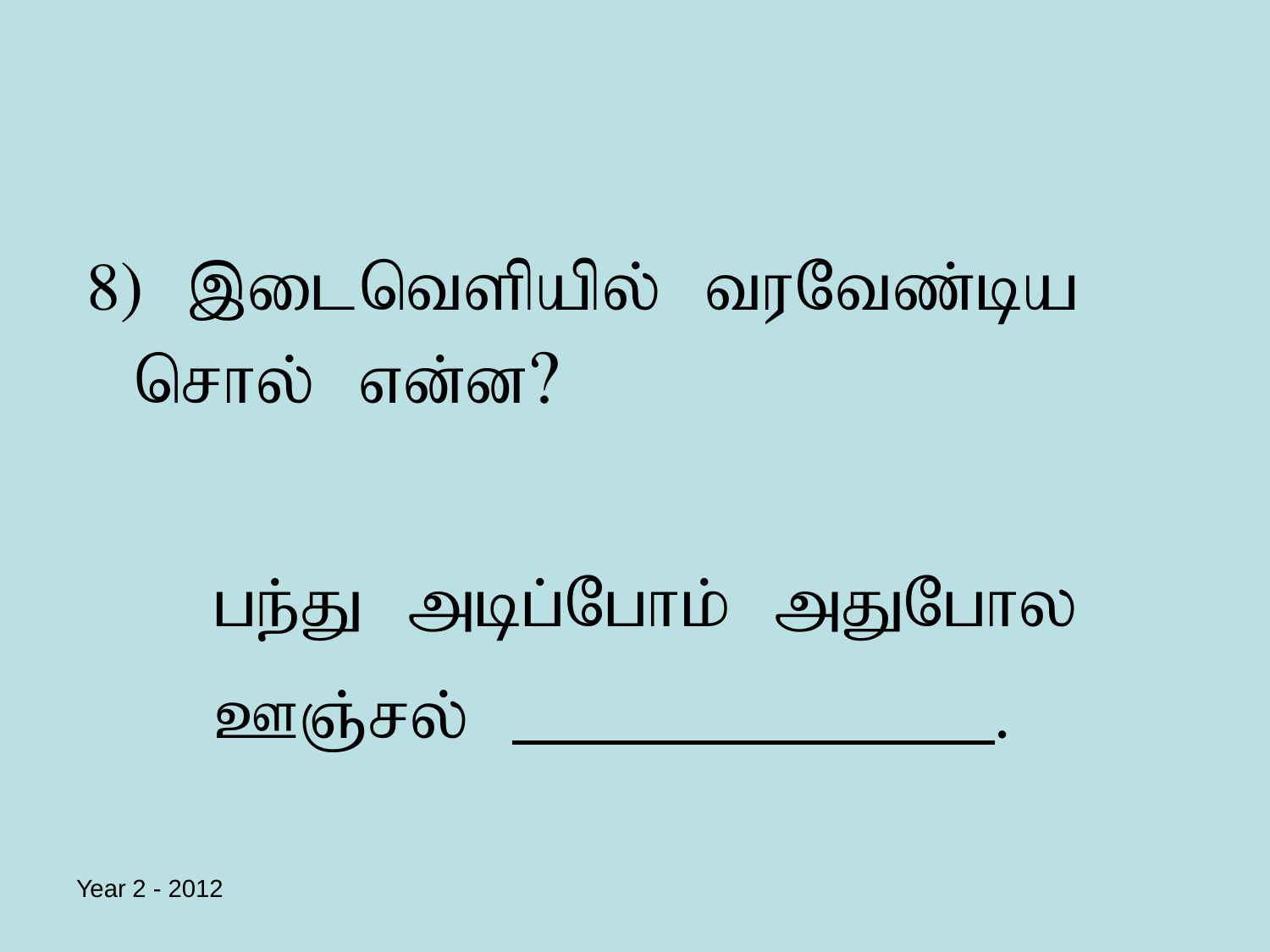## 9) தமிழர் கொண்டாடும் இப்பண்டிகை என்ன?

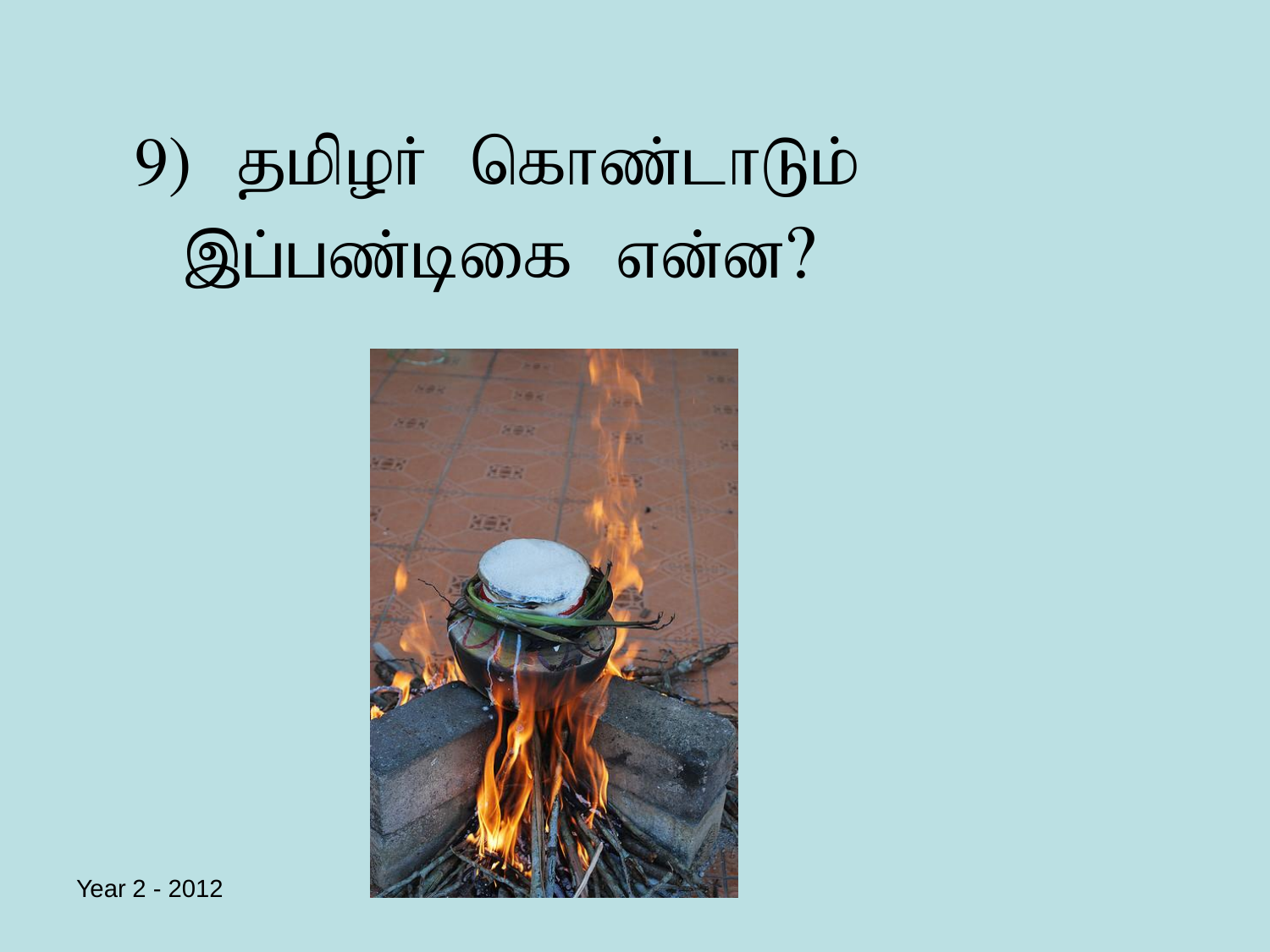10) வீட்டிற்குள் காற்றும் வெளிச்சமும் வருவதற்கு எதைத் திறக்கவேண்டும்?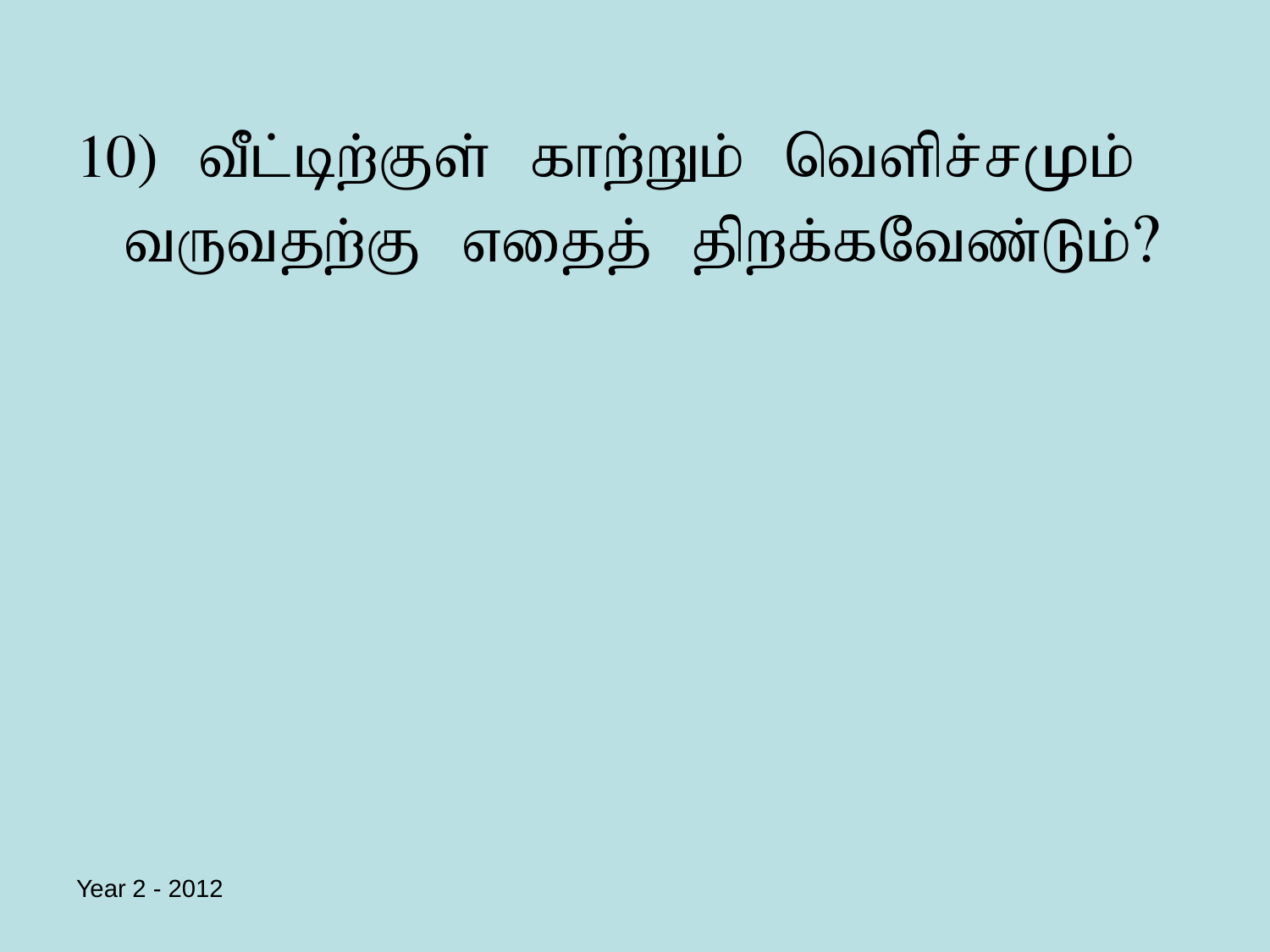# $11)$  முகம் கழுவவேண்டும் அதுபோல

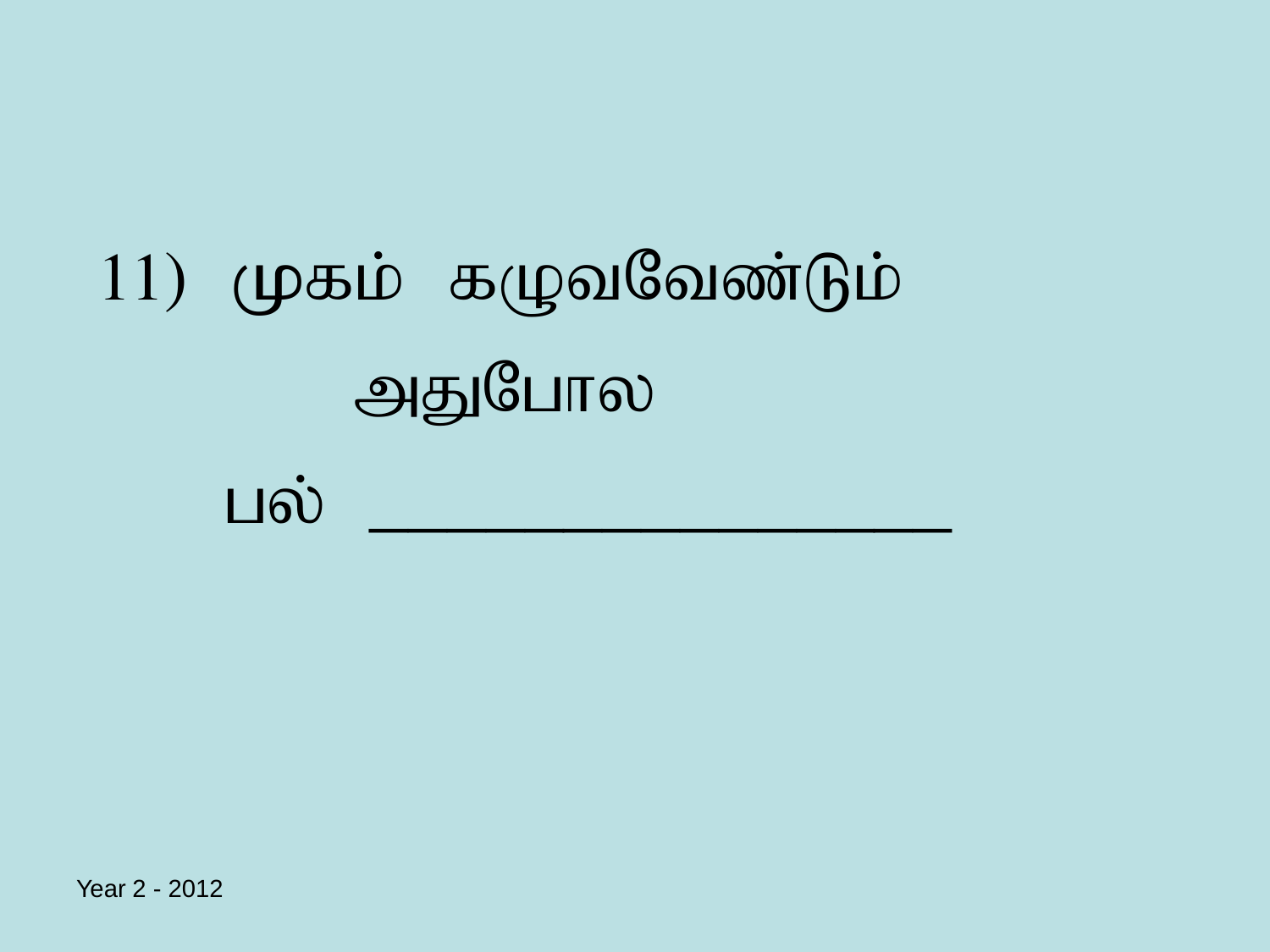## 12) இது என்ன?

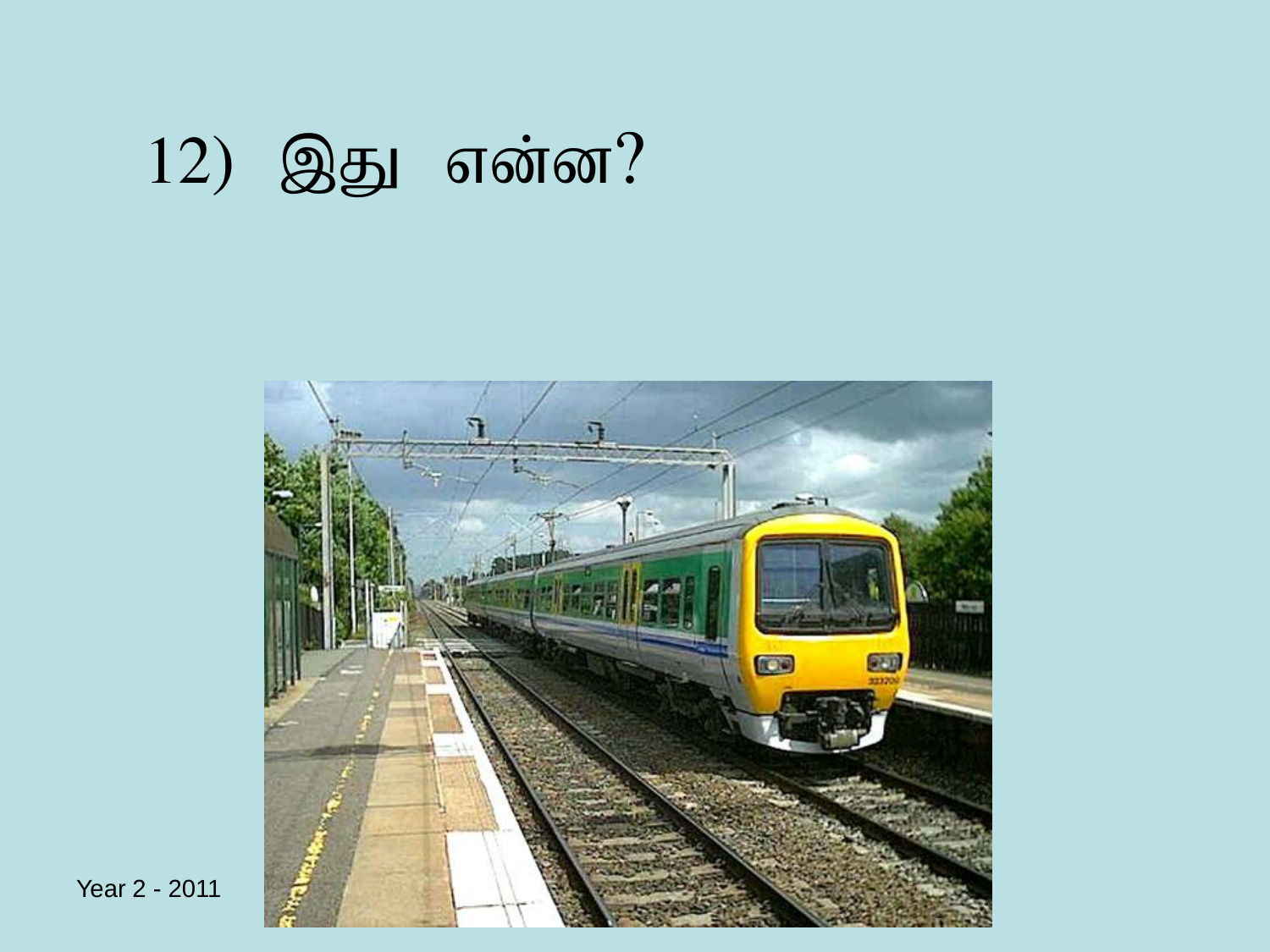#### வாயினால் செய்யும் 13) நாம்  $\mathfrak{D}(\mathbb{F})$ செயல்கள் கூறுக.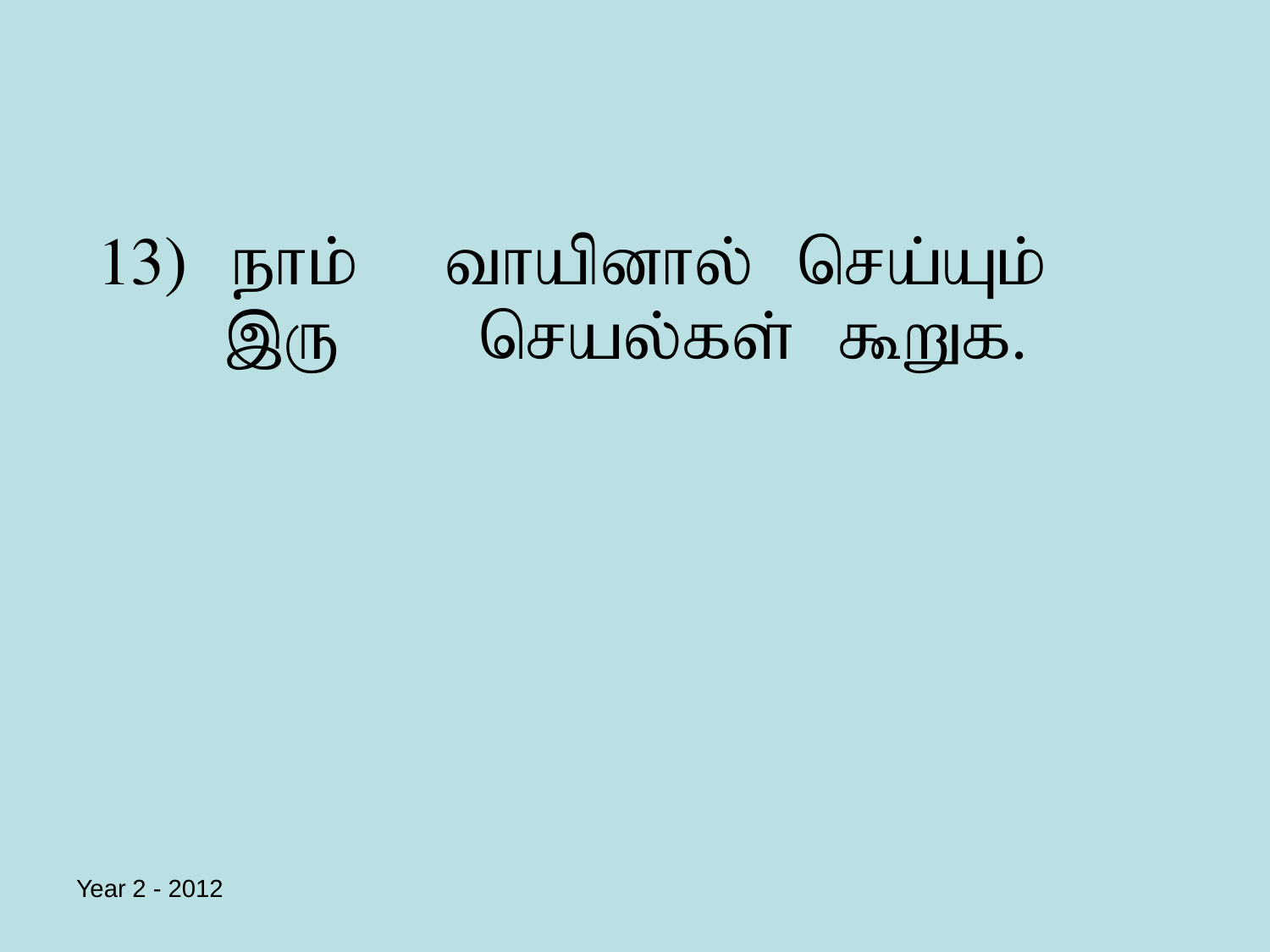# 14) ஆத்திசூடியை எழுதிய  $L$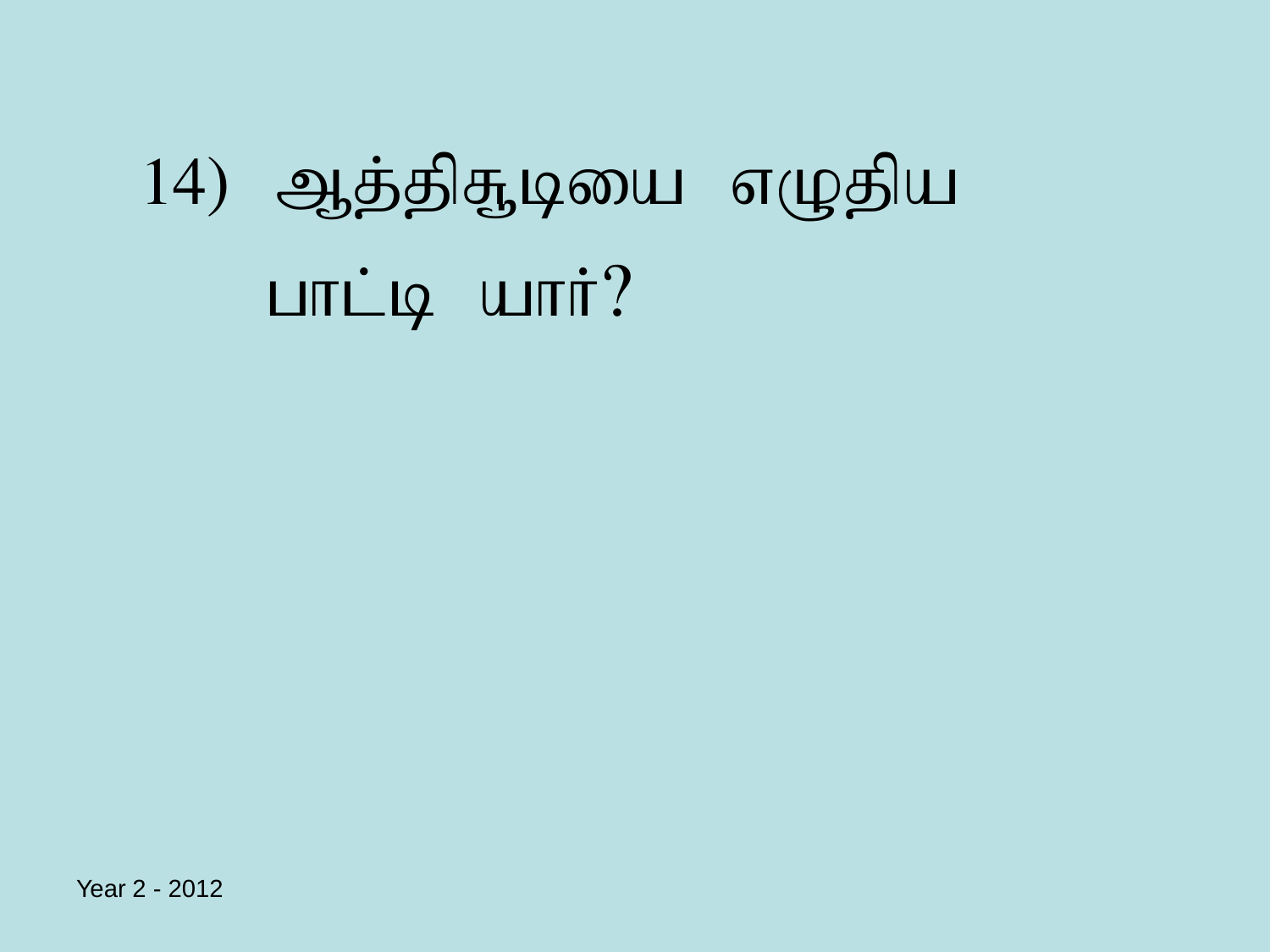Year 2 - 2011

# $15)$  நறுமணம் தரும் பூ இரண்டு கூறுக.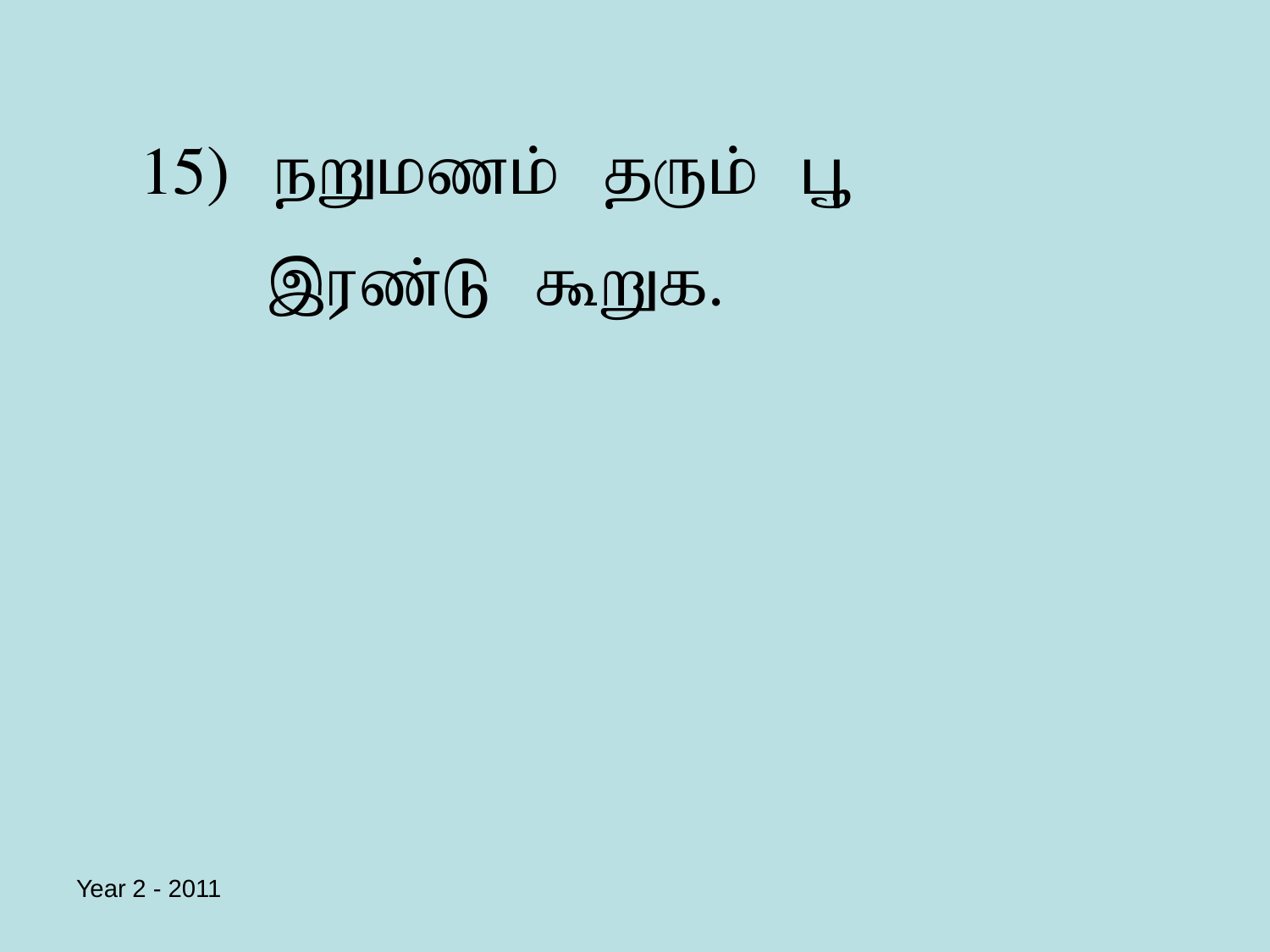## 16) இவரை நாம் எந்தப் பண்டிகைக்காலங்களில் காணலாம்?

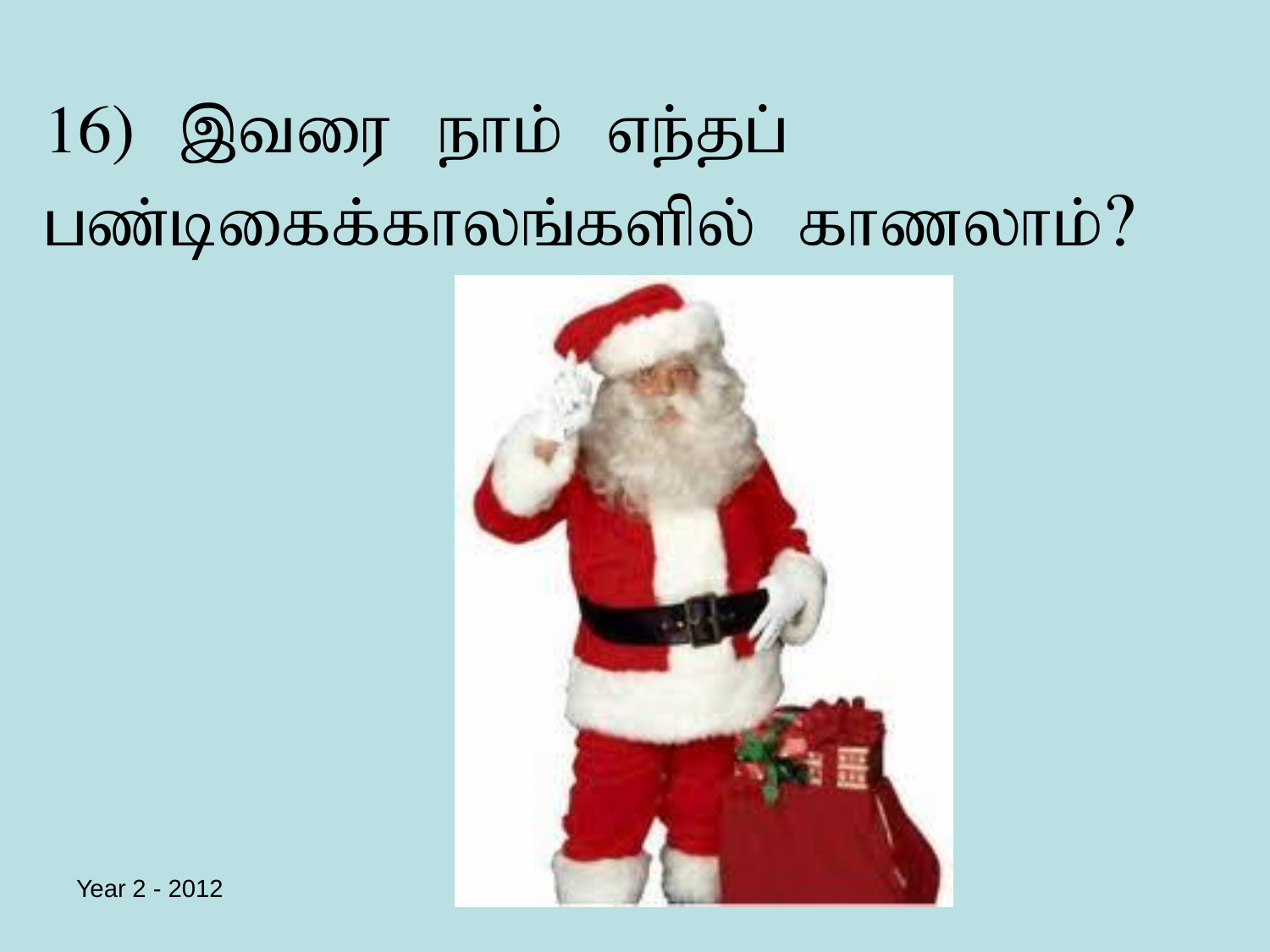# 17) பகல் நேர ஆகாயத்தில் காணக்கூடியவை இரண்டு கூறுக.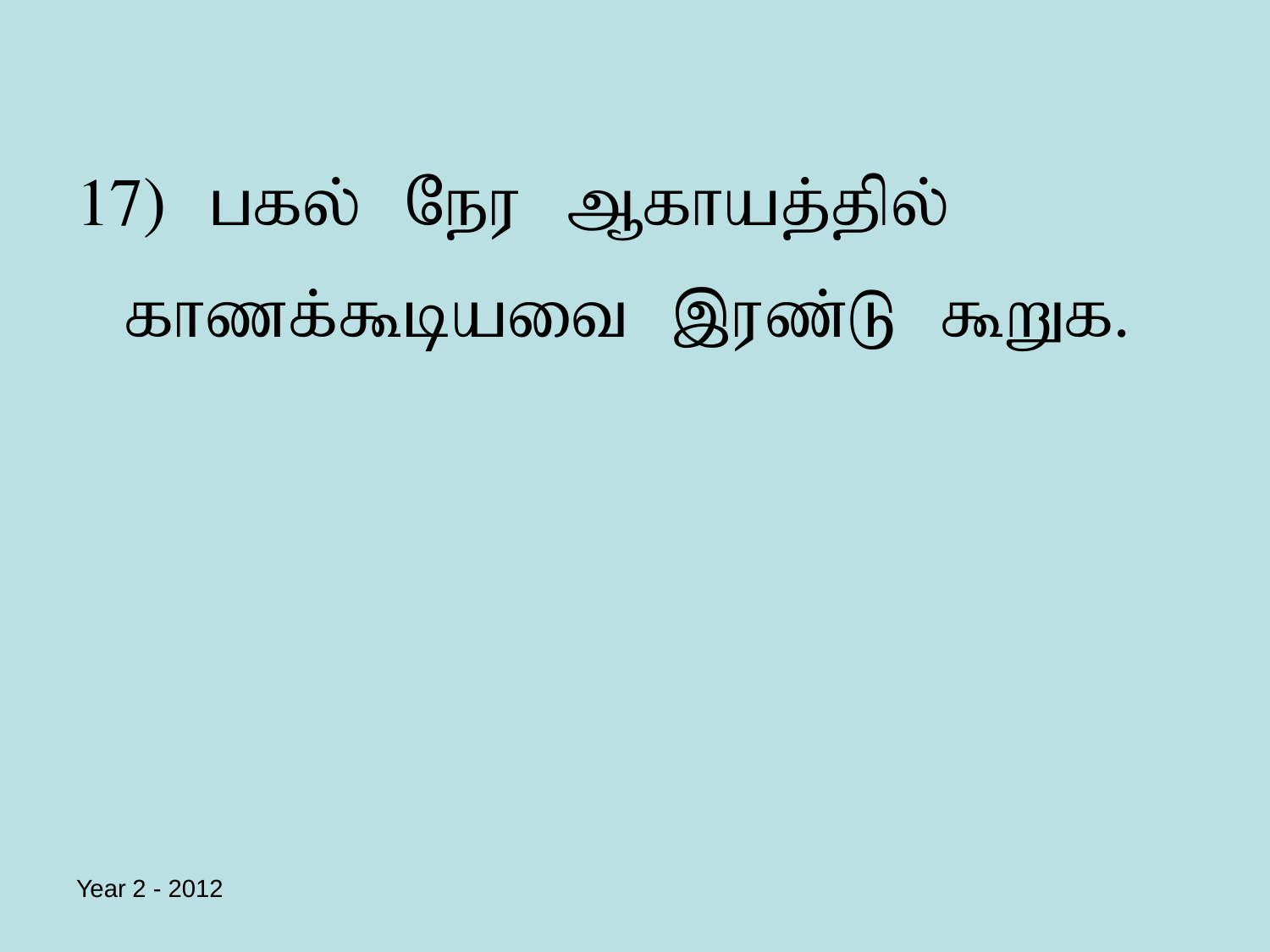#### $18$  இது என்ன வடிவம்?

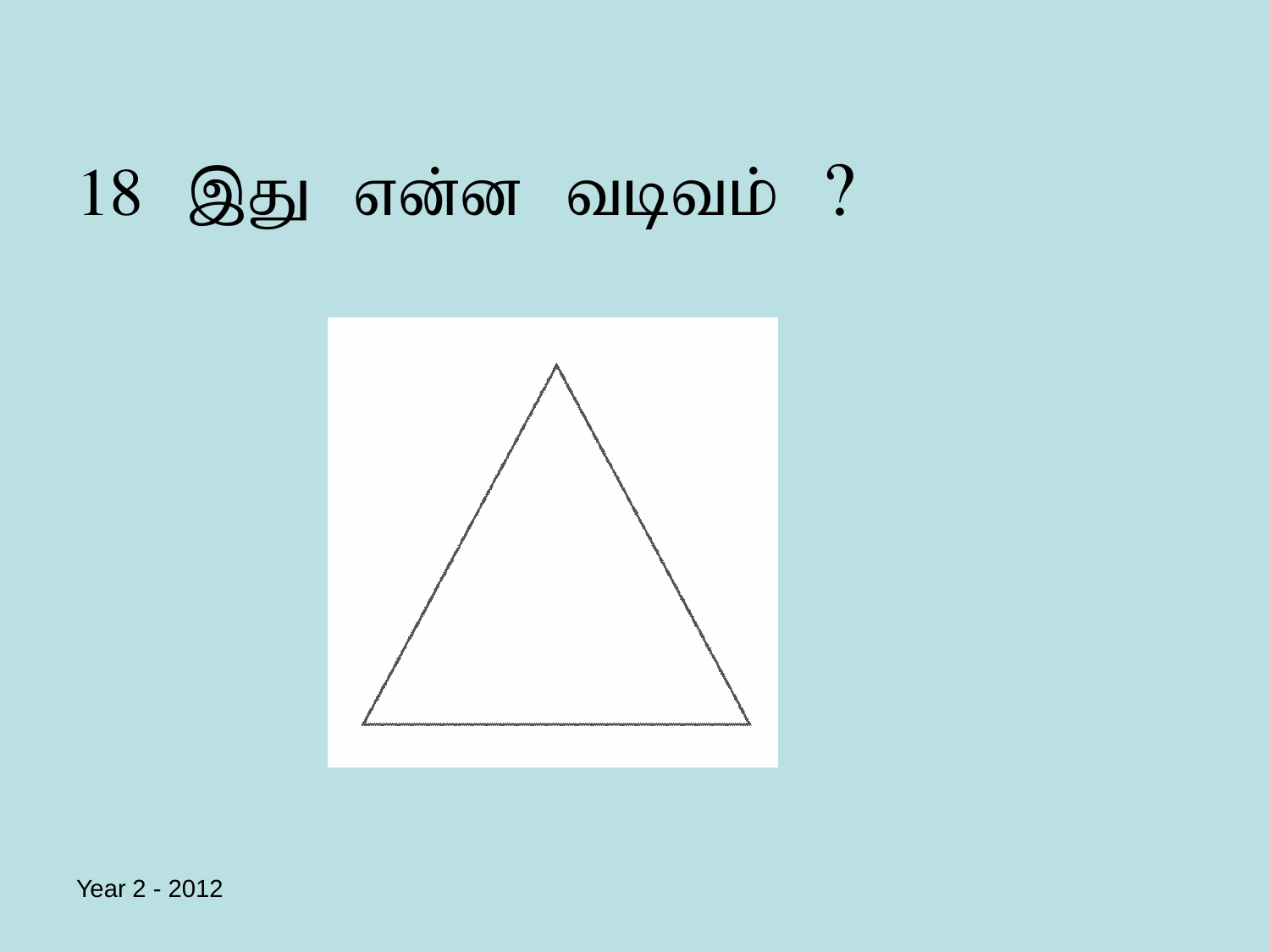## 19) படத்திலுள்ளவர்கள் என்ன செய்கிறார்கள்?

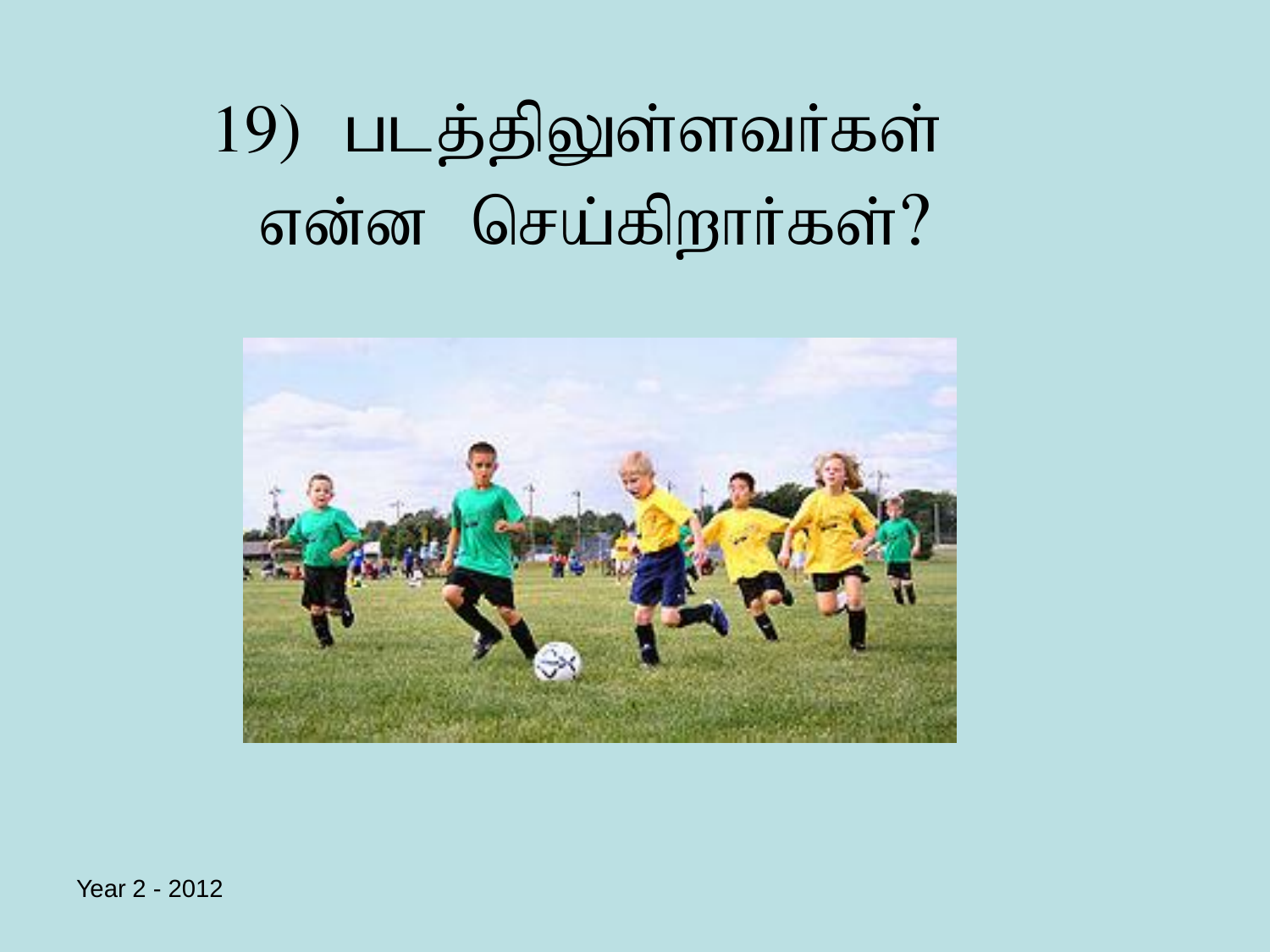# 20) உனது அம்மாவின் தம்பியை எப்படி அழைப்பீர்?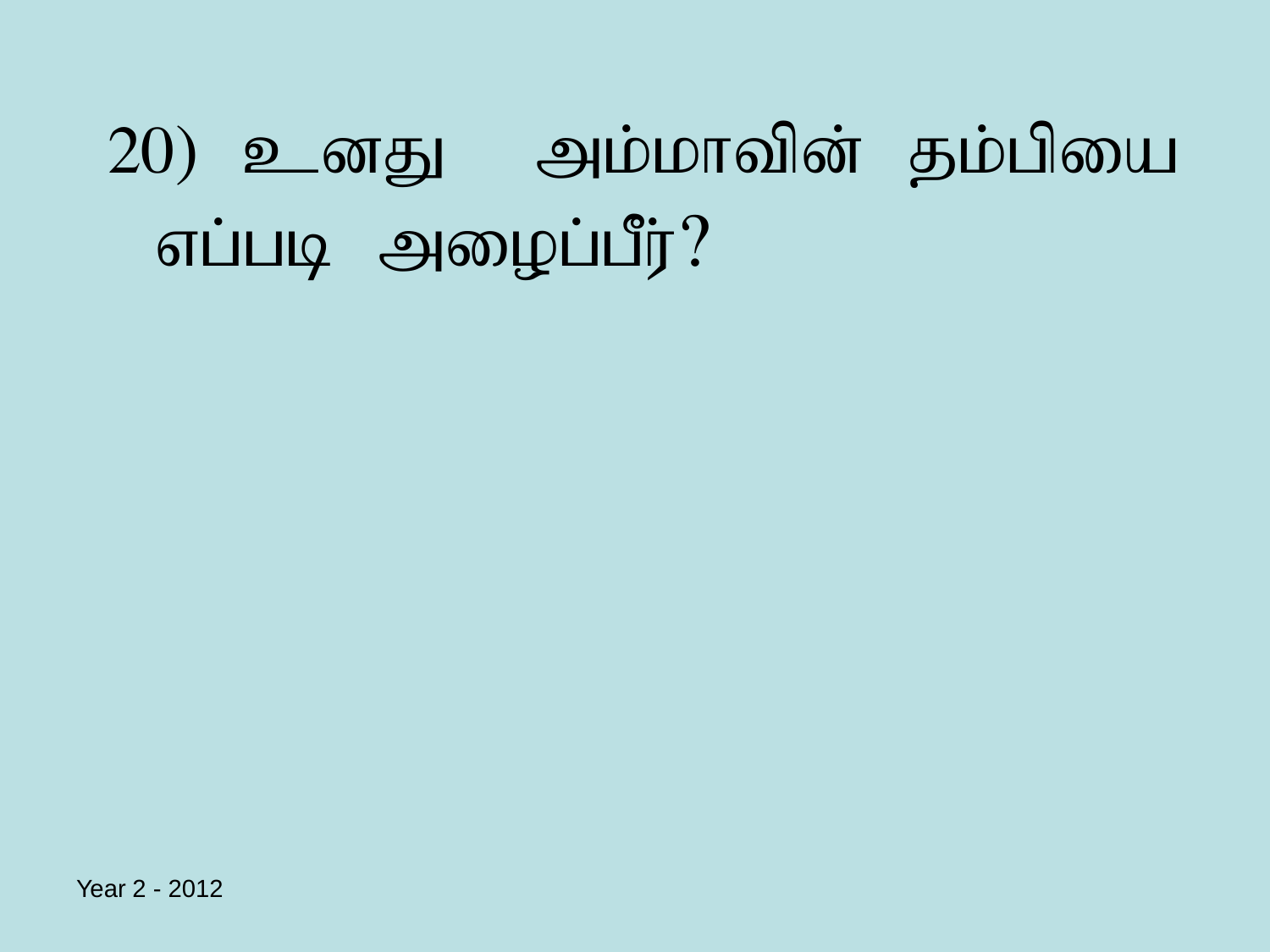# $(21)$  தோகை விரித்து ஆடும் பறவை எது $?$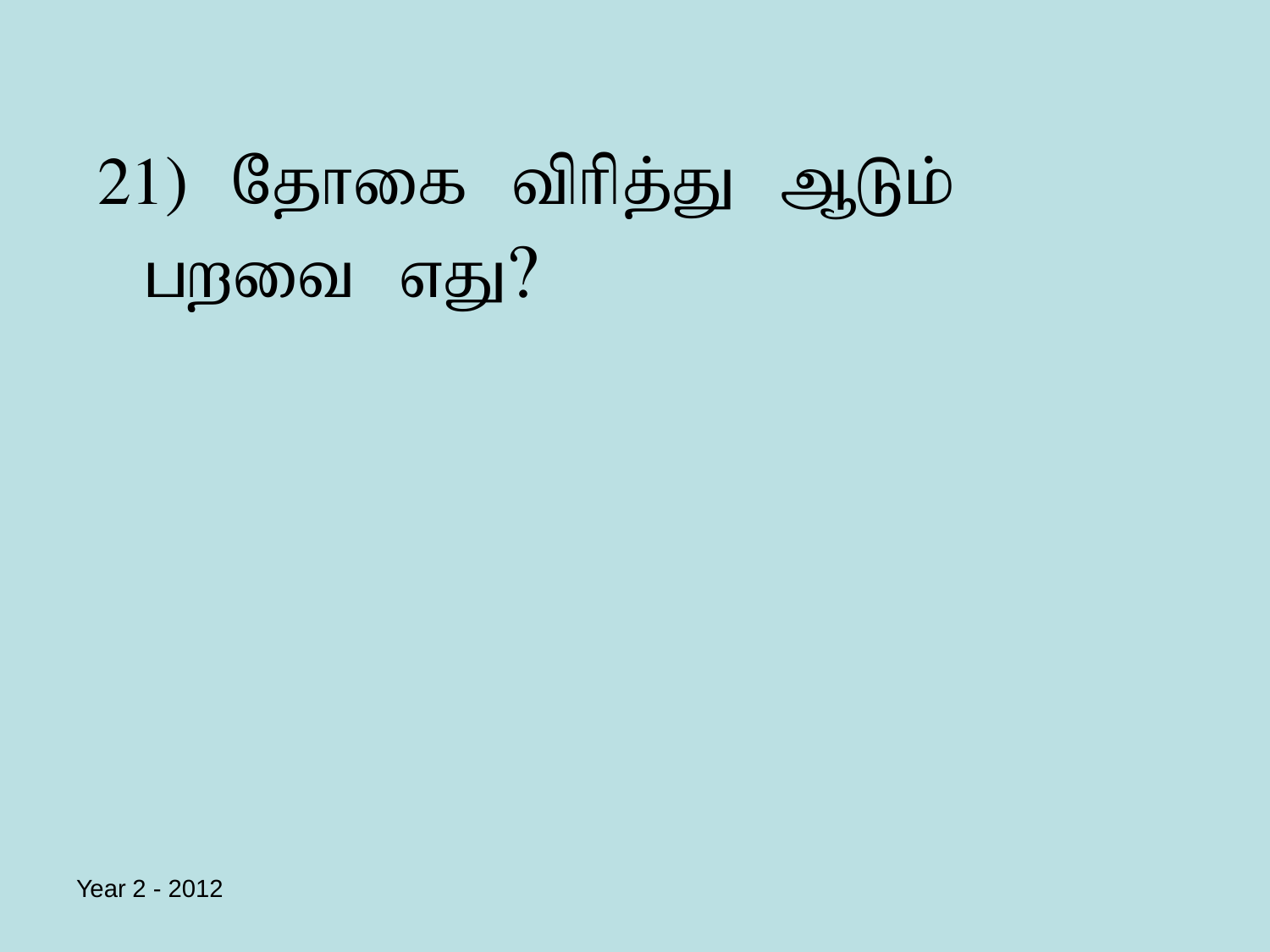# 22) தமிழ்ப் பாடசாலை என்ன கிழமையில் நடைபெறுகின்றது?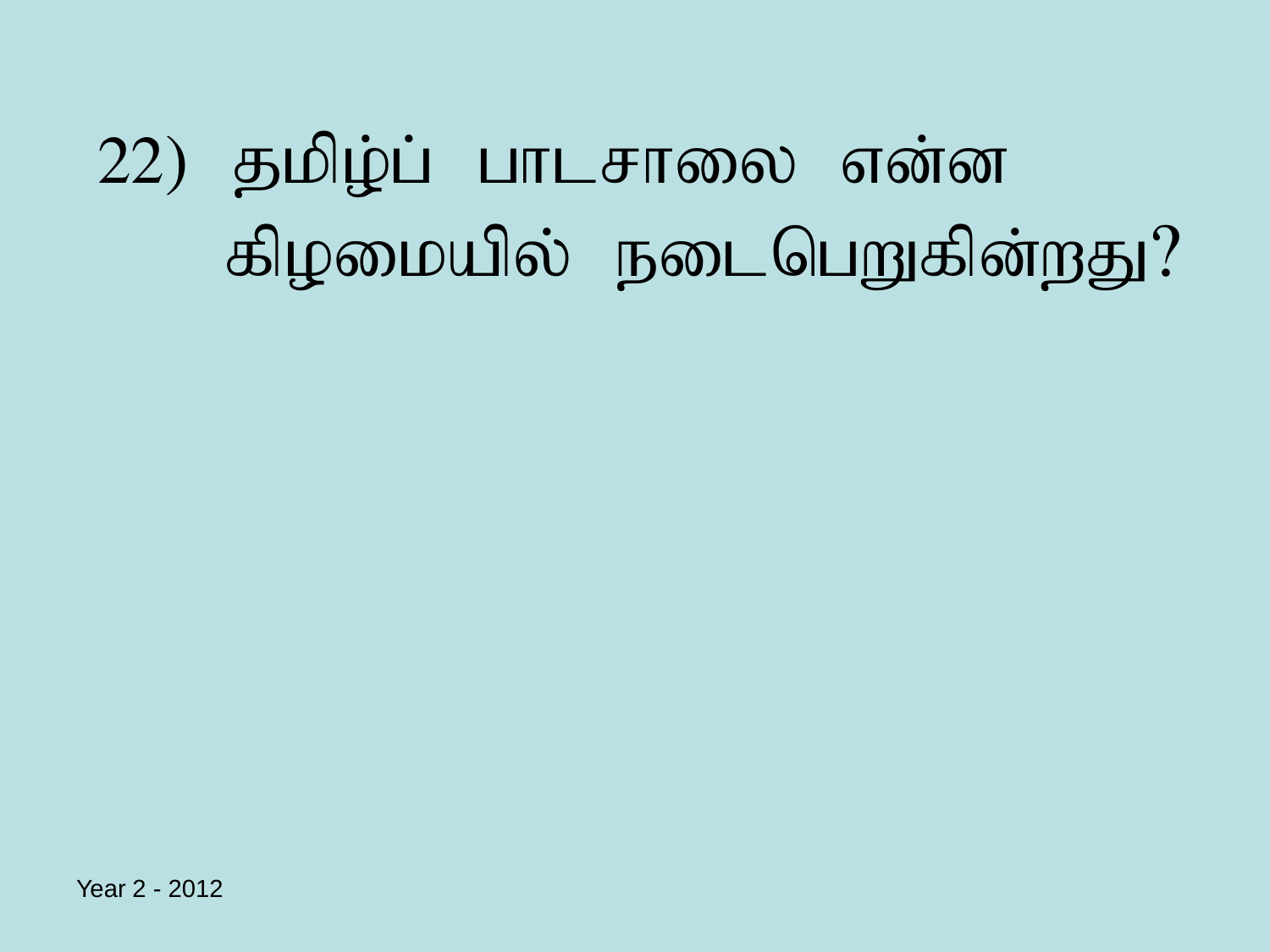### $(23)$  இது என்ன பழம்?

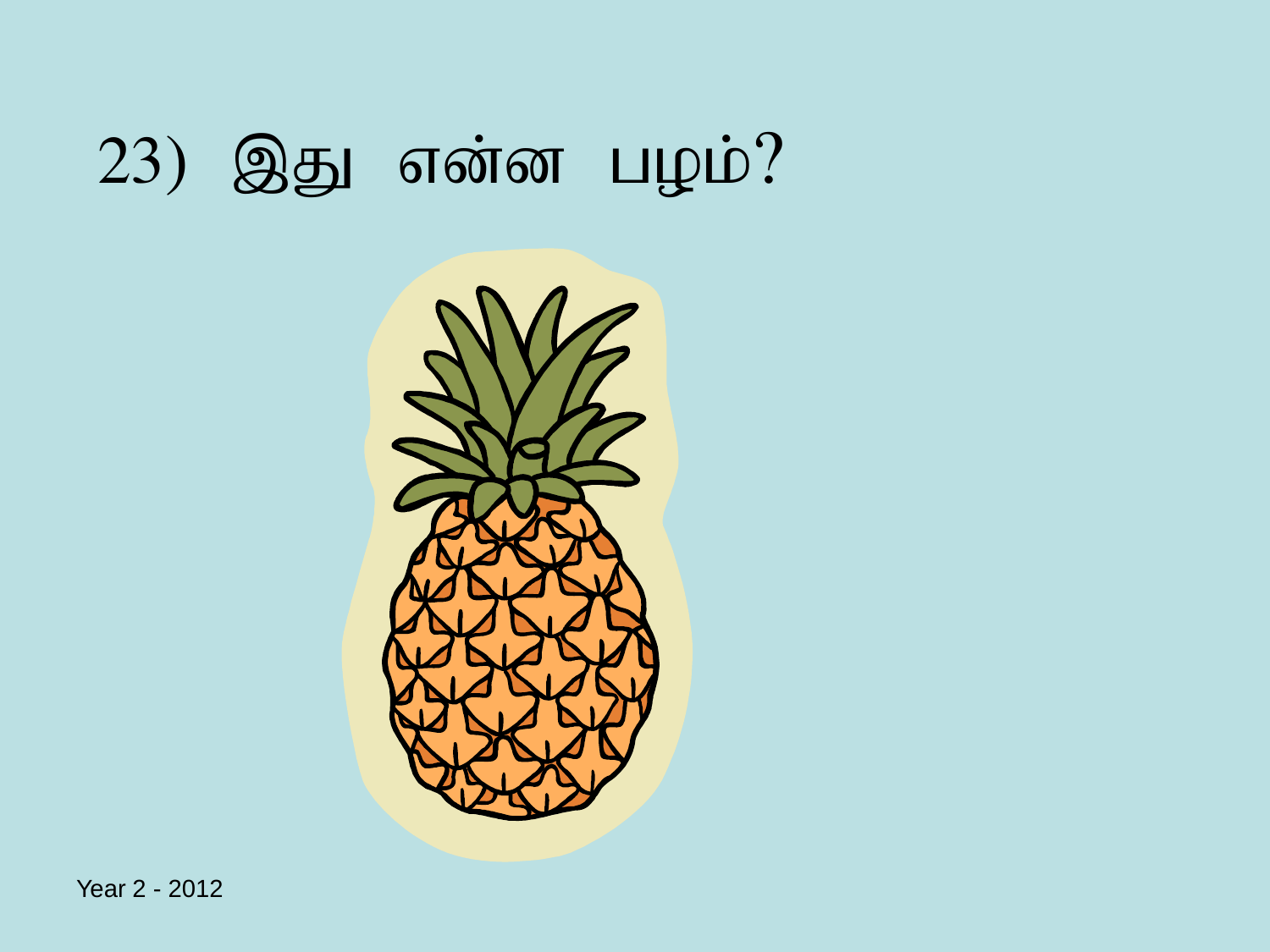#### 24) இதன் பெயர் என்ன?

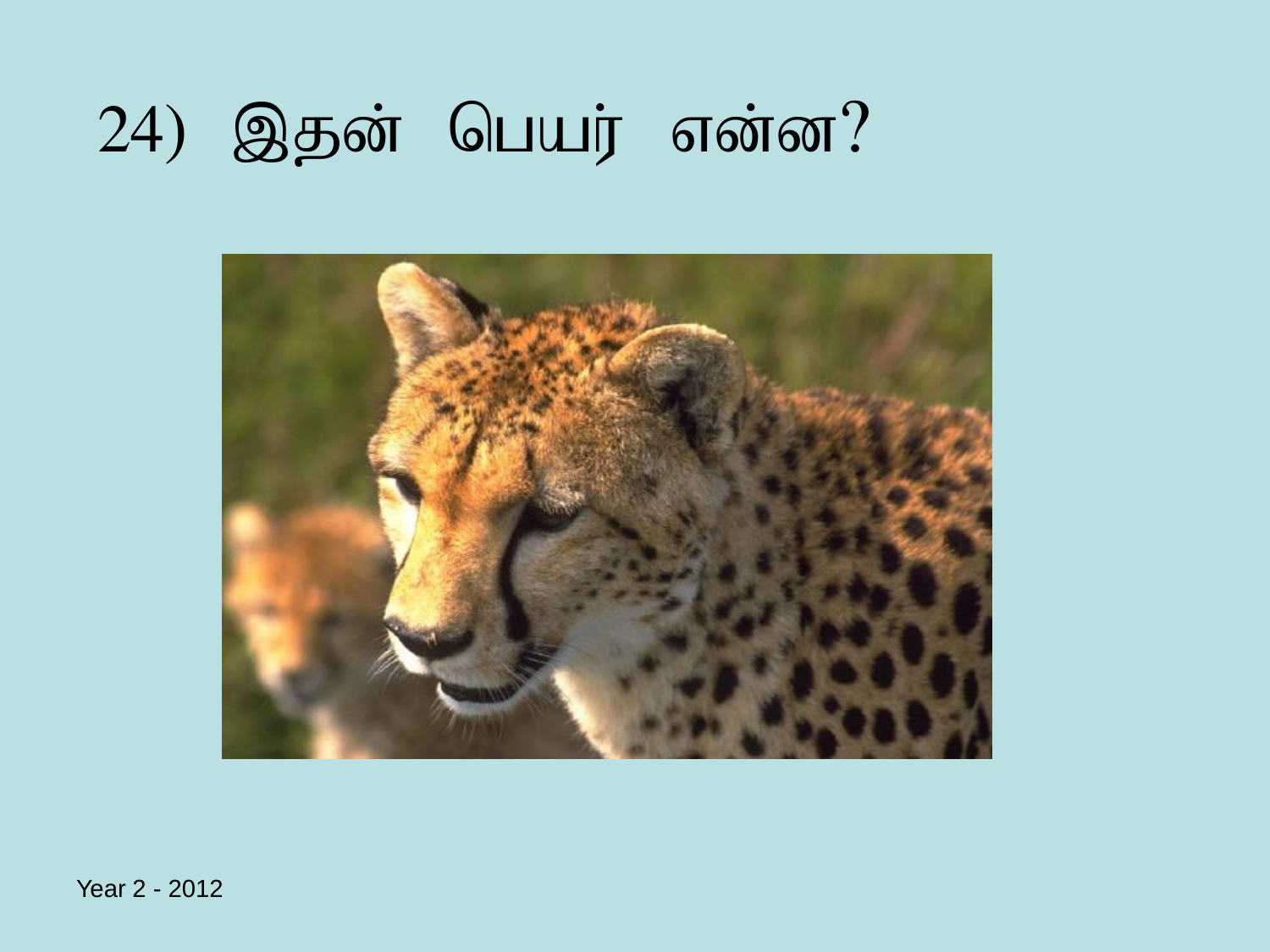$25.$ லட்டு சாபிட்டால் உறைக்கும், புளிக்கும், இனிக்கும், உவர்க்கும்